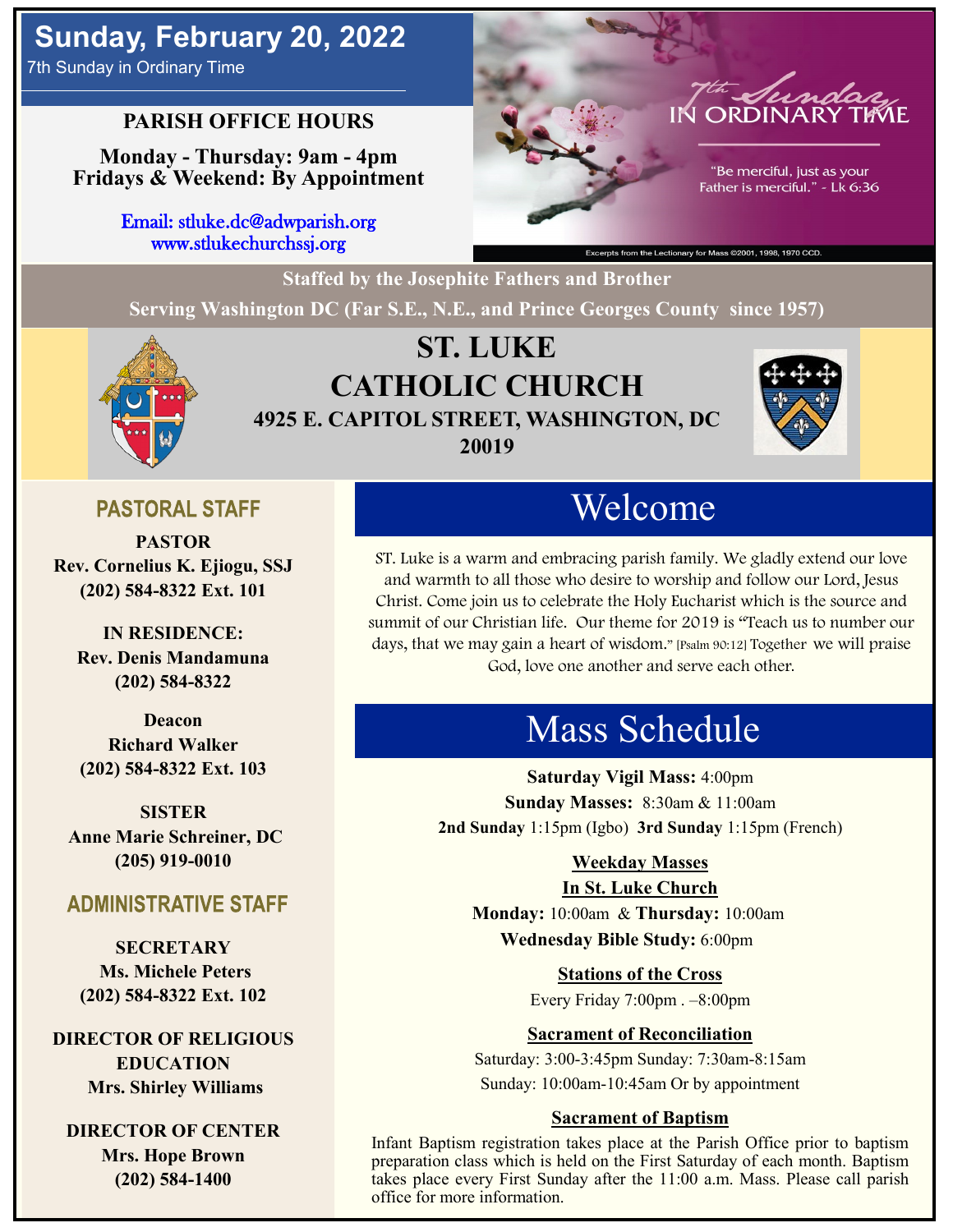**7th Sunday in Ordinary Time Sunday, February 20, 2022** 

# PASTOR'S CORNER

## 2021 ANNUAL APPEAL Year in Review

 The Annual Appeal of The Roman Catholic Archdiocese of Washington has been for 52 years a blessed expression of our faith in action. Wherever the need for charity and mercy has been great, the people of our Church have united as one Body of Christ giving generously in service to others. In establishing a unified appeal to all the faithful in 1969, Cardinal Patrick O'Boyle said that "it enables us to imitate in some small measure the sacrifice our Savior made."

 Through that first campaign, supporters throughout the region contributed over \$527,000 to support the charitable works of the Archdiocese, which that year included many programs to aid the disadvantaged, provide foster care for infants and children, assist the elderly, support educational programs and more. Pledges in subsequent years grew significantly as people responded to the call to help others and build up the Church.

 Since that remarkable beginning, the Annual Appeal has delivered hundreds of millions of dollars to provide loving care, nurturing support, education and leadership to people throughout our family of faith and the greater community. Every year, the faithful of The Roman Catholic Archdiocese of Washington generously put their faith, hope and love into action by supporting this cause, which sustains and improves people's lives and strengthens the ministries and mission of our local Church.

Giving Week for the 2022 Annual Appeal is Feb. 12 to 20. Make your 2022 Annual Appeal gift today by visiting give.adw.org Thank you for your support!

### Reflection for 7th Sunday in Ordinary time

 Sometimes, Jesus' teachings don't seem to make practical sense. When we hear things like love your enemies and do good to them, turn the other cheek when struck, give to anyone who asks, do to others as you would have them do to you, be merciful, stop judging, forgive, and give to others, we get a bit unsettled. After all, it's okay for God to do all of these things, but does He really want us to do them, too?

 Many good-hearted Christians really draw the line with some of these ideals and say, "No way!" They even remark that if someone did something hurtful to someone they loved, they would have no reservations seeking severe retribution. There is still this persistent thinking, even among those who consider themselves Christian, that a violent action deserves a violent response. Somehow, we continue to justify this.

 Yet, it is most clearly against the very grain of the Gospel. Part of our difficulty has more to do with understanding God's love. We wrongly think that sinful or hurtful actions and evil people somehow are seen as lesser in God's eyes. They are not. God loves the sinner as much as He does the saint. And, both of these inclinations exist in every human being, even those who consider themselves holy.

 Both the capacity for good and the disposition toward evil exist in every one of us. Viktor Frankl has this to say when reflecting on the Holocaust: "Our generation is a realistic generation because we have learned what a human being really is. When all is said and done, man is that same creature who invented the gas-chambers of Auschwitz; but he is also that being who walked upright into those chambers with the prayer 'Shema Yisrael' on his lips."

 If we believe in God, we have to act like God. Whether we like that idea is another issue. If we don't then perhaps, we need to reconsider our faith and whether we really believe in Jesus Christ. We are made in the image of God, not the image of ourselves. The Christian must, at all costs, leave resentment and the need for retaliation behind, lose defensiveness and bring into the mind and heart the realization of who we represent in this world.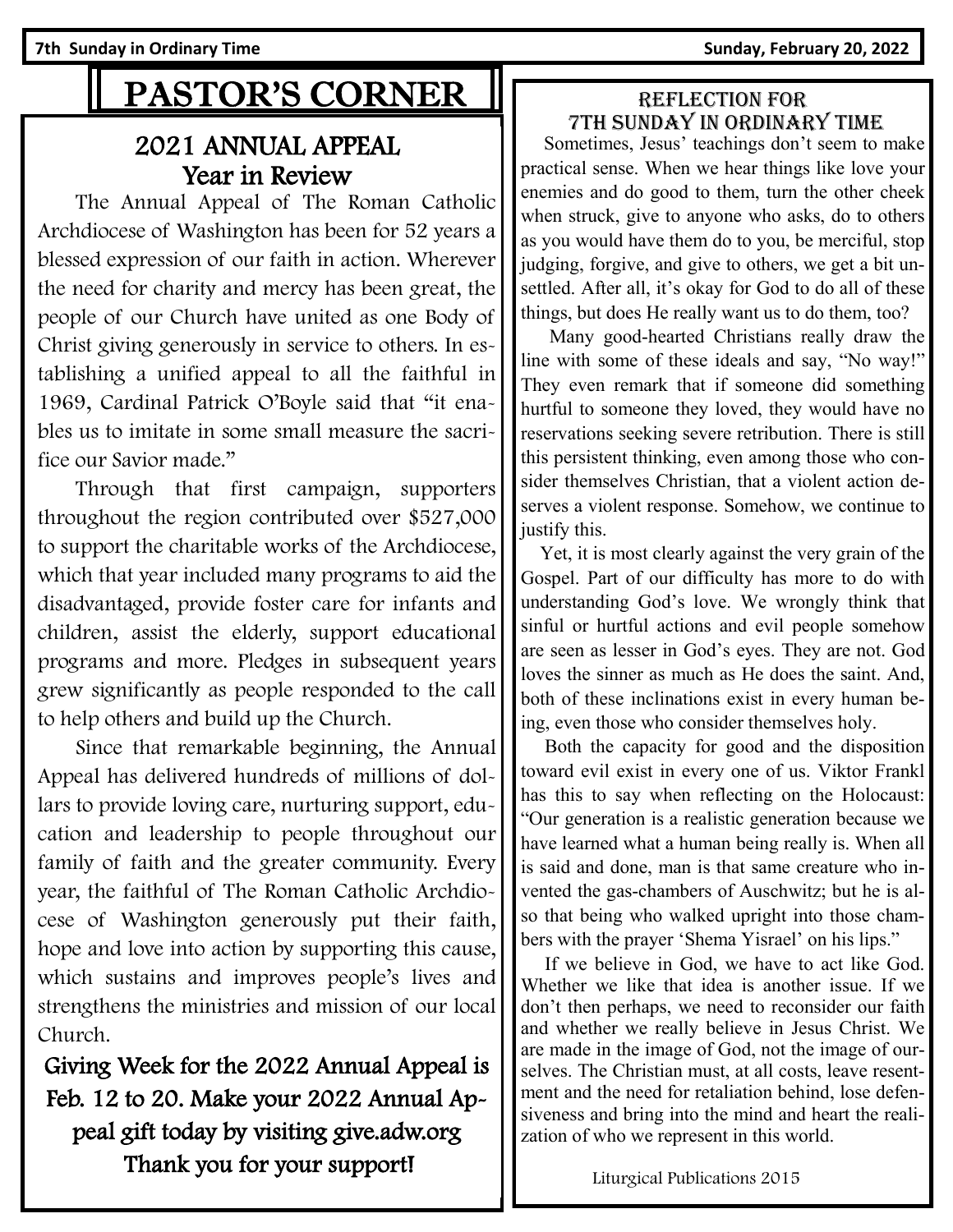#### HAPPY BIRTHDAY/ANNIVERSARY

We would like to wish a wonderful happy birthday

to Louise Washington, Alonzo O. Wallace, Sr., Mary Williams, Kooper Brisbon, Jean Banks, Christian Quinones and Robert Thompson.

# MAY THE JOY OF THE LORD

# BE YOU STRENGTH!!!

# Church Support

Please consider making a donation to support our parish during this trying times. You may Drop off or mail your gifts to the parish. You may give online through our website: [http:www.stlukechurchssj.org/](http://www.stlukechurchssj.org/) And clicking on the donate button. You may also **TEXT**: 202-335-3116

**Readings for the week of February 20, 2022**

**Sunday:** 1 Samuel 26:2, 7-9, 12-13, 22-23/ Psalm 103:1-2, 3-4, 8, 10, 12-13 [8a]/ 1 Corinthians 15:45-49/Luke 6:27- 38 **Monday:** James 3:13-18/Psalms 19:8, 9, 10, 15/Mark 9:14-29 **Tuesday:** 1 Peter 5:1-4/Psalms 23:1-3a, 4, 5, 6/Matthew 16:13-19 **Wednesday:** James 4:13-17/Psalms 49:2-3, 6-7, 8 -10, 11/Mark 9:38-40 **Thursday:** James 5:1-6/Psalms 49:14-15ab, 15cd-16, 17-18, 19-20/Mark 9:41-50 **Friday:** James 5:9-12/Psalms 103:1-2, 3-4, 8-9, 11-12/Mark 10:1-12 **Saturday:** James 5:13-20/Psalms 141:1-2, 3 and 8/Mark 10:13-16 **Next Sunday:** Sirach 27:4-7/Psalms 92:2-3, 13-14, 15-16 [cf. 2a]/1 Corinthians 15:54-58/Luke 6:39-45

#### **WEEKLY MASS**

**Monday 2/21 Eternal repose of the soul of Jerome L. Tilghman+++ by Hilda McDougald**

**Thursday 2/24 Weekday**

**Friday 2/25 Weekday**

 **Tuesday 2/22 St. Peter**

**Wednesday 2/23 St. Polycarp**

**Saturday 2/26 Weekday** 

## Pray for the Sick & Shut-In of Our Parish

Barbara Barnes Blanche Bourm Barbara Batts Tanisha Bennett Tammy Berry William P. Brown Ruth Bundy Beatrice Carroll Melinda Conrad-Brown Edith Cornish Aniceto Charles Patricia Chase Valene Chemoo Joyce Cristwell Alvera Dance

Iyana Davage Joyce Diggs Lamont Diggs, Sr. Crawley Easely Marita C. Edelin Joshua M. Faison Kimbolyn Flowers Anthony Flowers Tina Garvin Florence Hall Steve Halle Chris Hawkins Charlene Haywood Brenda Henson James Holley Rudolph Holley

James Hughes Melvin Jamison Mary Ann Johnson David & Keisha Jones Dawn Lattimer Lawrence Lee Maria A. Logan Bernadette Mahoney Doreene Mahoney Barbara Mallory Doris McCannon Alice L. Montague Veronica Murray David Neal Florence Patterson Marlene Patterson

Silvia Perry Doreene Redd Corley Redd Leroy Sandifer Betty Smith Kayla Tatum Rolland Taylor Gloria Thompson-Price James F. Thompson, Jr. Matthew Thompson Barbara B. Tyler Wayne A. Wallace Marquita Ward Shiela Washington Steven Washington

Cecelia Williams Wellington Waters Dolores Woodard, Jr. Harold Woodard, Sr.

St Luke military families.

All the Homeless men and women in our community.

Please pray for all those who are sick but have no one to pray for them